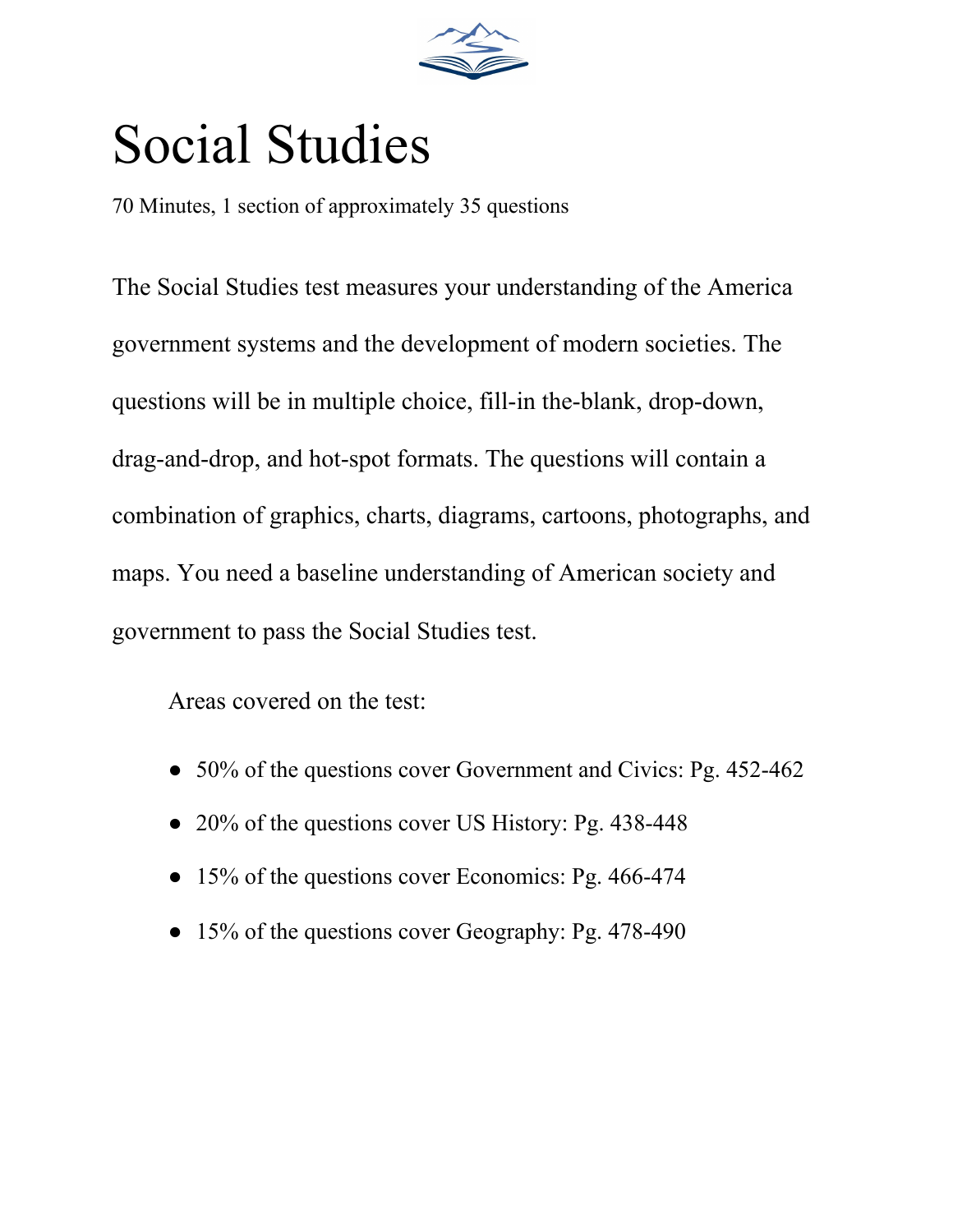

## Top things you need to know for the GED Social Studies Test

**1. Influences of American Government: be familiar with the ways the Magna Carta**

**and the English Bill of Rights influenced the formation of American government**

- Magna Carta  $(1215)$  Guaranteed fundamental rights to individuals, such as trial by jury and due process of law.
- English Bill of Rights Prevented potential abuses of power by the monarchy. Guaranteed an individual's rights to fair trial, to petition the government, to bear arms, and to not be subject to cruel punishment.

# **2. Independence: Understand the basic outline of the Articles of Confederation and**

### **Declaration of Independence**

- The Declaration of Independence was written by Thomas Jefferson in 1776.
- After declaring their independence from the British empire, the American colonies adopted the Articles of Confederation.
- **3. Creation of the U.S. Constitution: Know the six basic principles that underlie the Constitution**
	- Popular Sovereignty The people are the source of a government's authority. The government answers to the people.
	- Limited Government Government may do only what the people have directed it to do.
	- Separation of Powers Government power is divided among three equal branches of government: Legislative, Executive and Judicial.
	- Checks and Balances each branch limits the powers of the other two branches.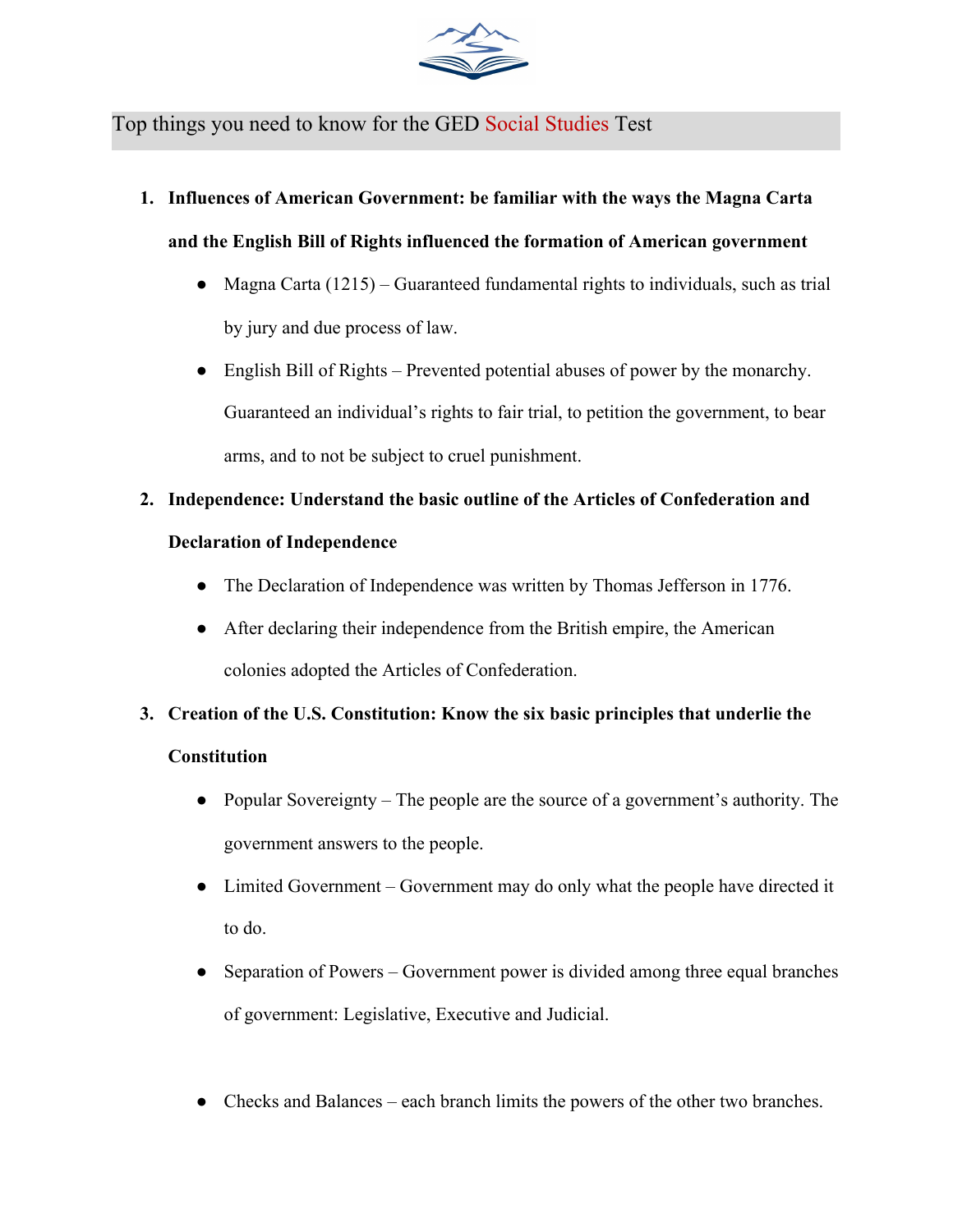

- 1. Executive branch can veto laws & has power to appoint federal judges.
- 2. Legislative branch has power to impeach the president and federal judges.
- 3. Judicial branch can review actions of the executive and legislative branches and declare their actions unconstitutional.
- Federalism Government power is divided between national and state governments.

#### **4. Bill of Rights: Understand the reasons for the Bill of Rights and its contents**

- The first ten amendments to the US constitution, known as the bill of rights, define the rights and liberties of the nation's citizens:
	- 1. Freedom of religion, speech, press, assembly and petition.
	- 2. Right to keep and bear arms in order to maintain a well-regulated militia.
	- 3. Prohibits quartering soldiers.
	- 4. Freedom from unreasonable searches and seizures.
	- 5. Right to due process of law, freedom from self-incrimination and double jeopardy, protection of private property.
	- 6. Establishes the rights of accused persons, right to a speedy trial and the right to legal counsel.
	- 7. Right of trial by jury of your peers.
	- 8. Freedom from excessive bail and from cruel and unusual punishment.
	- 9. Details other minor rights of citizens.
	- 10. Gives rights to the people and the states.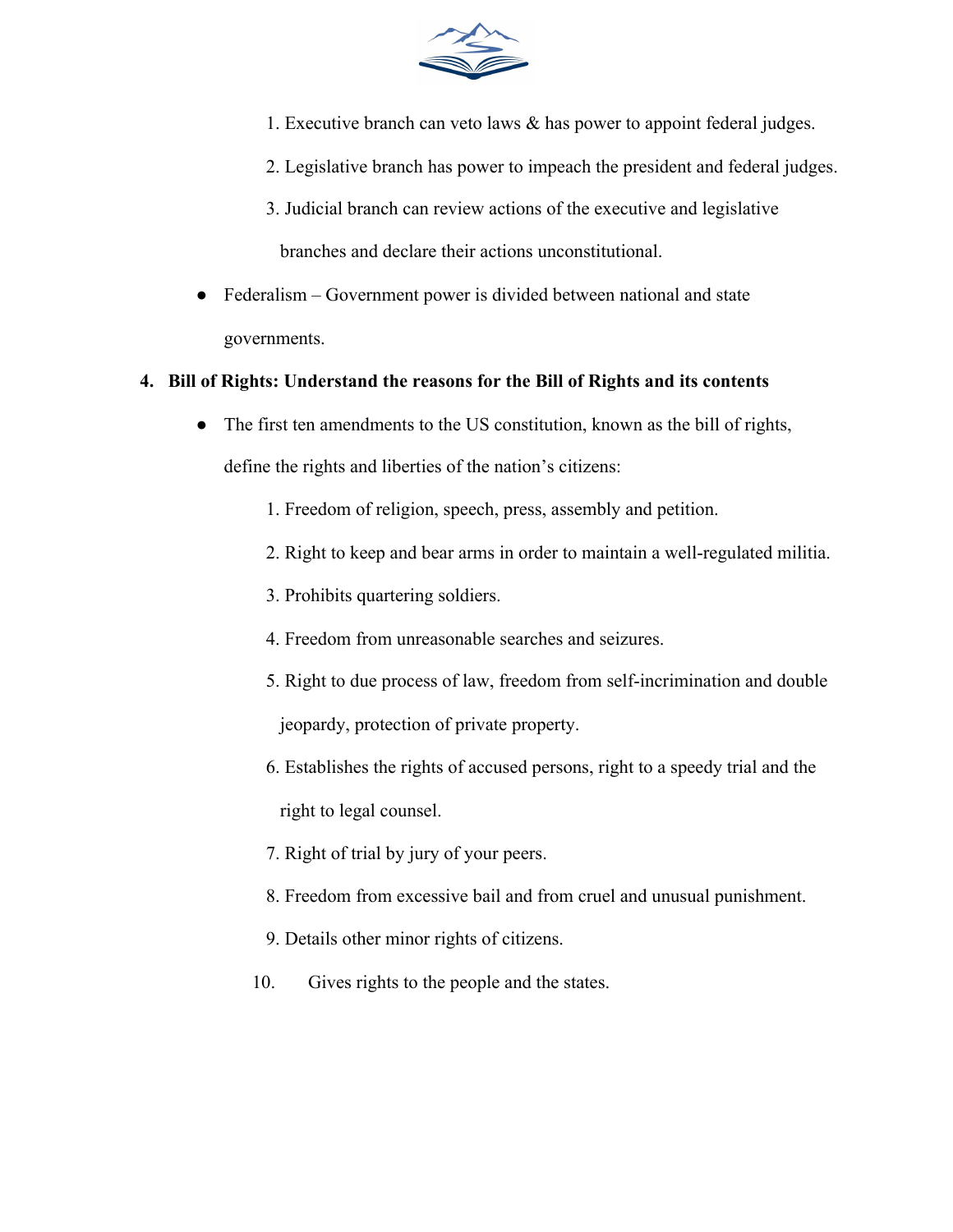

- **5. Later Amendments: Know the basic topic of each subsequent Amendment to the Constitution; understand the process of amending the Constitution**
	- Over time social conditions changed and political ideas evolved, so additional amendments have been added. There are 27 amendments to the constitution, which address a variety of issues.
		- Ending slavery 13<sup>th</sup> Amendment
		- Granting voting rights to people of color  $-15<sup>th</sup>$  Amendment
		- Prohibiting alcohol 18<sup>th</sup> Amendment
		- Granting women the right to vote  $19<sup>th</sup>$  Amendment
		- Legalizing alcohol 21<sup>st</sup> Amendment
- **6. Elections: Know the steps in the presidential elections process and how elections are decided.**

#### **7. Supreme Court: Be familiar with landmark Supreme Court cases**

- Brown v. Board of Education (1954) ends separate but equal segregation in schools.
- Gideon v. Wainwright (1963) requires the state to provide legal counsel for defendants who cannot afford attorneys.
- Roe v. Wade (1973) strikes down laws prohibiting abortion.

#### **8. Interest Groups: Understand the function and influence of special interest groups**

● Lobbyist and advocates who work to promote or change laws and public policies.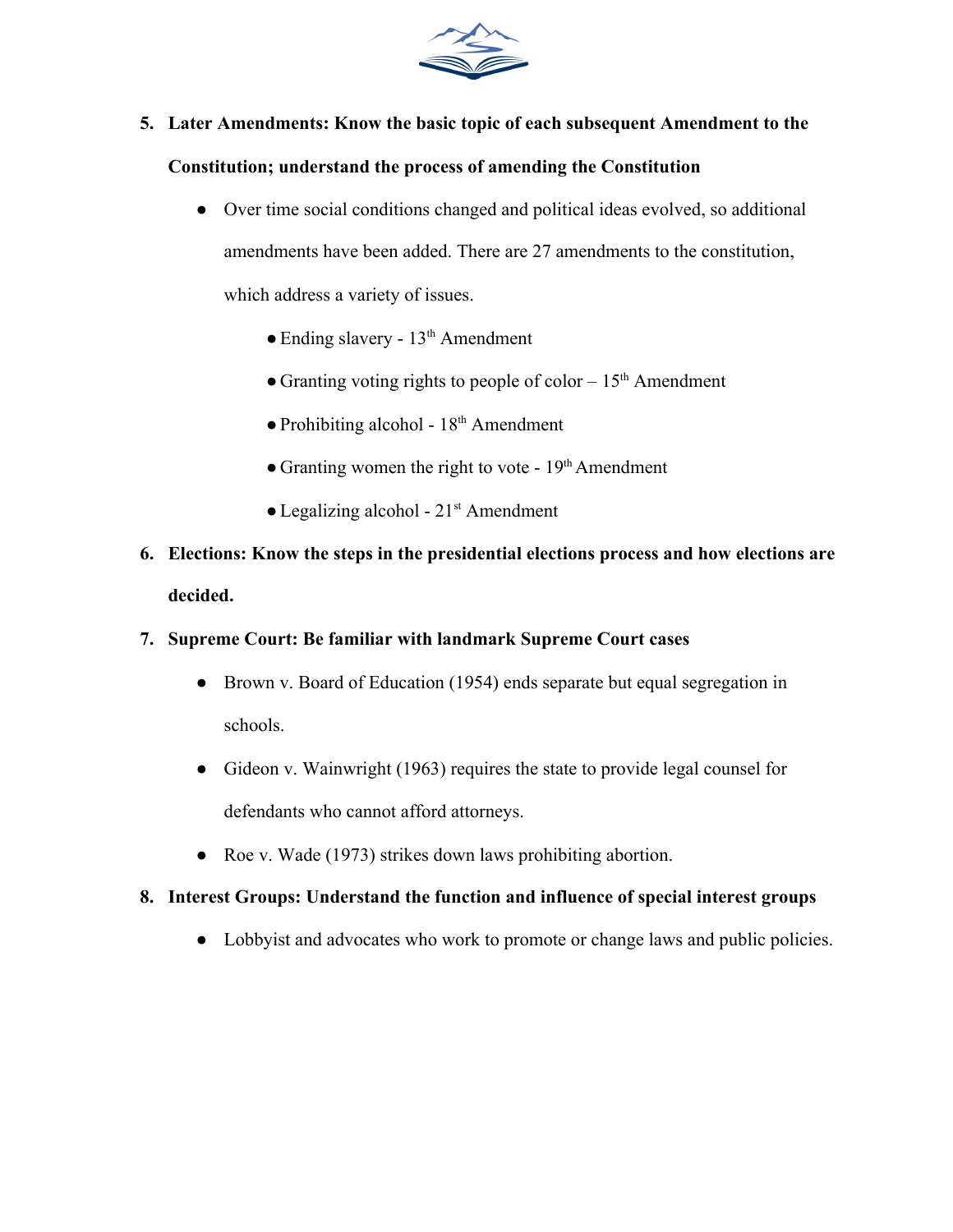

#### **9. Revolutionary War: Know the reasons behind the war**

● Taxation without representation.

#### **10. U.S. Expansion: Know the basic ideas of the Monroe Doctrine and Manifest**

#### **Destiny; trace the westward expansion of America**

• Monroe Doctrine – American foreign policy stating that America would remain neutral in European affairs, but if European nations interfered with or attempted to colonize nations in the Western Hemisphere, the U.S. would view those actions as a threat to its own security.

# **11. Civil War and Reconstruction: Know the reasons behind the war; be familiar with important battles; understand the effects of the war and the reconstruction effort.**

- In December 1860 a special state convention of delegates voted to secede(leave) the U.S.
- President Lincoln believed the session was illegal, and the Civil War began.
- The Civil War was fought mostly in the South and lasted four years.
- In 1862, Lincoln issued the Emancipation Proclamation, which ordered the freeing of all slaves. The Civil War ended on April 9, 1865.

## **12. Industrialization: Understand how the U.S. underwent industrialization and**

#### **urbanization; know the effects of those transitions.**

• Industrialization is the production of goods by mechanized means (factory).